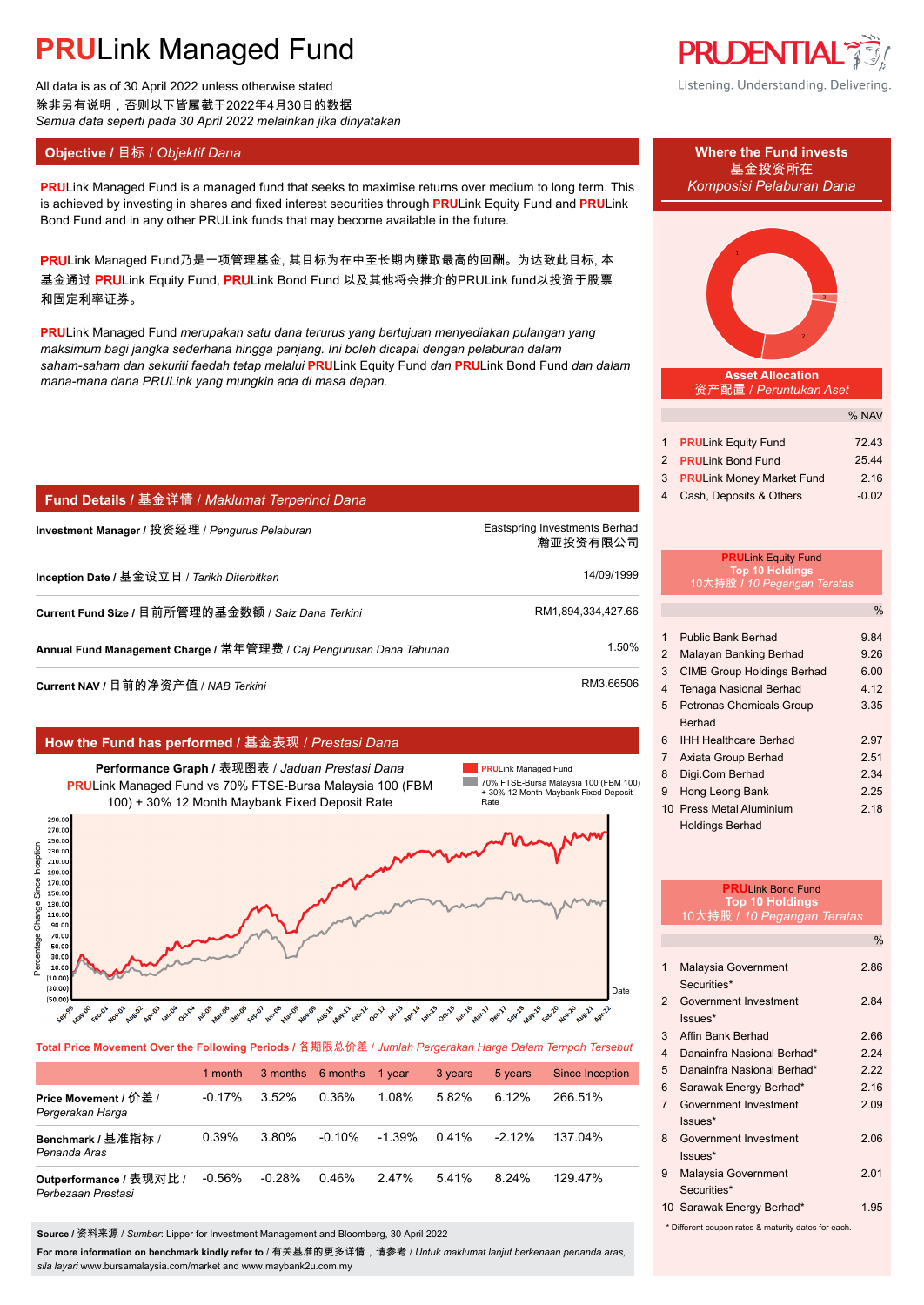All data is as of 30 April 2022 unless otherwise stated 除非另有说明,否则以下皆属截于2022年4月30日的数据 *Semua data seperti pada 30 April 2022 melainkan jika dinyatakan*

### **Monthly Update /** 每月简报 / *Peningkatan Bulanan*

### **Market Review /** 市场回顾 */ Tinjauan Bulanan*

#### **Equity /** 股票市场 */ Ekuiti.*

Malaysian equity markets outperformed the Asia Pacific region , despite being a relatively quiet trading month in April with only USD 9.6 billion traded versus March's USD16.2 billion. Effective 1 April 2022, Malaysia moved towards endemic phase, lifting many travel restrictions. EPF's special withdrawal of up to RM10,000 was opened for applications early April, and within two weeks, saw approved applications of about RM40 billion, to be disbursed by the end of April. This will help drive consumption spending domestically, especially ahead of the Hari Raya festivities that began 2 May 2022. The conflict between Russia and Ukraine continued without a ceasefire being reached. Brent crude oil prices remained elevated at between USD100- 110/bbl, whilst crude palm oil prices trended higher to above RM7000/T. Foreign investors were net buyers of equity in April of RM0.8 billion, the fourth consecutive month of net inflows.

The FBMKLCI Index rose 13.07 points in April to close at 1,600.43 points, up 0.82%. The FBM Small Cap Index rose 2.94% for the month and outperformed the FRMKLCI Index

尽管交投相对淡静,马来西亚股市走势超越亚太区域;与3月份的162亿美元相比,4月份的成交量仅为96亿美元。大马自2022年4月1日起过渡至地方性流行病阶

段,并消除多项旅游限制。雇员公积金局一万令吉特别提款于4月初开放申请,批准的申请在两周内达到400亿令吉,并于4月底发放。这将有助于推动国内消费开

- 销,尤其是在开斋节庆祝活动于2022年5月2日展开的前夕。俄罗斯和乌克兰之间的冲突在无法达成停火协议下继续燃烧。布伦特原油价格维持在每桶100-110 美元之
- 间,原棕油价格则走高至每公吨7000 令吉以上。外资4 月份净买入8 亿令吉股票,是连续第四个月净流入马股。

### 富时隆综指4月份上涨13.07点或0.82%,以1,600.43点挂收。富马小资本指数月内走高2.94%,跑赢隆综指。

*Pasaran ekuiti Malaysia mengatasi prestasi rantau Asia Pasifik, walaupun April merupakan bulan dagangan yang agak lengang dengan hanya USD9.6 bilion didagangkan berbanding USD16.2 bilion di bulan Mac. Berkuat kuasa 1 April 2022, Malaysia menuju ke fasa endemik, menarik balik banyak sekatan perjalanan. Pengeluaran khas KWSP sehingga RM10,000 dibuka untuk permohonan di awal April, dan dalam tempoh dua minggu, kira-kira RM40 bilion permohonan diluluskan, dan pembayaran akan dilepaskan pada akhir April. Ini akan membantu memacu perbelanjaan penggunaan dalam negara, terutamanya menjelang perayaan Hari Raya yang diraikan pada 2 Mei 2022. Konflik antara Rusia dan Ukraine yang masih berterusan tanpa persetujuan gencatan senjata dicapai. Harga minyak mentah Brent masih lagi meningkat antara USD100 hingga 110 setong manakala harga minyak sawit mentah meningkat kepada melebihi RM7000 setan. Pelabur asing adalah pembeli bersih ekuiti bernilai RM0.8 bilion, aliran masuk bersih bulan keempat berturut-turut.*

*Indeks FBMKLCI menokok 13.07 mata pada April lalu ditutup pada 1,600.43 mata, naik 0.82%. Indeks FBM Small Cap yang meningkat 2.94% di bulan tersebut turut mengatasi prestasi Indeks FBMKLCI.*

#### **Fixed Income /** 固定收益市场 */ Pendapatan Tetap*

*.* As widely expected, the Fed raised its federal funds rate by 50bps to 0.75%-1.00% at its May 2022 FOMC meeting and revealed its plan to shrink its balance sheet by USD47.5 billion per month starting Jun 2022 before doubling the amount to USD95 billion after three months. At his press conference, Fed Chair Powell acknowledged that inflation could remain substantially elevated and signalled more half-point hikes in the coming meetings although a 75bps hike has been ruled out for now. Powell also reiterated that the US economy is very strong and well positioned to handle the planned rate hikes, an indication that reining in inflation remains the Fed's immediate focus.

Malaysia transitioned into the endemic phase in Apr 2022 and is in talks with other countries for the recognition of Malaysia's Covid -19 vaccination and test certificates. Meanwhile, requirements for the wearing of face masks outdoors, scanning of MySejahtera and pre-departure and on-arrival tests for fully vaccinated travellers have been scrapped effective 1 May 2022. These developments coupled with the availability of antiviral drugs for the treatment of infected adults at high risk of developing severe symptoms will continue to support economic recovery. Meanwhile, World Bank lowered Malaysia's 2022 GDP growth forecast to 5.5% from 5.8% previously, while IMF revised its global and ASEAN-5 growth forecasts to 3.6% and 5.3% from 4.4% and 5.6% previously to reflect the direct impact of the Russia-Ukraine war on top of the impediments from the Omicron variant. The IMF also warned that the tightening in advanced economy could exert pressure on capital flows in emerging markets.

Malaysia's MGS curve moved significantly higher in the month of Apr 2022. The yields of the 3-year, 5-year, 10-year and 15-year MGS rose 31bps, 53bps, 53bps and 59bps respectively to close the month at 3.49%, 3.92%, 4.38% and 4.83% respectively. Similarly, yields of MGII ended higher with yields of the 3-year, 5-year, 10-year and 15-year MGII increasing 53bps, 55bps, 49bps and 52bps respectively to end the month at 3.48%, 4.05%, 4.41% and 4.82% respectively.

美联储联邦公开市场委员会(FOMC)如市场广泛预期般在2022年5月份会议将联邦基准利率上调50个基点至0.75%-1.00%区间。与此同时,美联储透露将从 2022 年 6 月开始每月缩减资产负债表475 亿美元,三个月后将翻倍至 950 亿美元。美联储主席鲍威尔在新闻发布会上承认通胀可能会继续大幅上升,并放话表示接下来的会 议将各加息50个基点,尽管目前已经排除了加息 75 个基点的可能性。鲍威尔还重申,美国经济非常强劲且能够很好地应对计划中的加息行动,表明控制通胀仍然是美 联储的当务之急。

马来西亚自2022年4月起过渡至地方性流行病阶段,同时正与其他国家就承认大马新冠肺炎疫苗接种和检测证书展开谈判。此外,自2022年5月1日起,民众在户外不 强制戴口罩、无需扫描My Sejahtera二维码以及已接种疫苗旅客出入境无需检测。除了这些发展,抗病毒药物可用于治疗有严重症状高风险感染的成年人等利好将继 续支持经济复苏。与此同时,世界银行将大马2022 年国内生产总值增长预测从此前的 5.8%下调至 5.5%。另外,国际货币基金组织将全球和东盟五国的增长预测从之 前的 4.4% 和 5.6%下调至 3.6% 和 5.3%,以反映Omicron变异体带来的逆风以外,俄乌战争的直接影响。该组织还警告说,发达经济体的经济紧缩可能会对新兴市场 的资本流动构成压力。

大马政府债券收益率曲线于2022年4月走高。3年、5年、10年和15年大马政府债券收益率分别上涨31、53、53和59个基点,以3.49%、3.92%、4.38%和4.83%结束 当月的交易。与此同时,大马政府投资票据收益率也扬升,3年、5年、10年和15年大马政府投资票据分别走高53、55、49和52个基 点,以3.48%、4.05%、4.41%和4.82%挂收。

*Seperti yang dijangkakan secara meluas, Fed menaikkan kadar dana persekutuannya sebanyak 50 mata asas kepada 0.75% hingga 1.00% semasa mesyuarat FOMC Mei 2022 dan mendedahkan rancangannya untuk mengecilkan kunci kira-kira sebanyak USD47.5 bilion sebulan bermula Jun 2022 sebelum menggandakan jumlah tersebut kepada USD95 bilion selepas tiga bulan. Sewaktu sidang akhbarnya, Pengerusi Fed, Powell mengakui bahawa inflasi boleh terus meningkat dengan ketara dan mengisyaratkan kenaikan lebih dari separuh mata dalam mesyuarat akan datang walaupun kenaikan 75 mata asas telah ditolak buat masa ini. Powell juga menegaskan bahawa ekonomi AS sangat kukuh dan berada pada kedudukan yang baik untuk mengendalikan kenaikan kadar yang dirancang, satu petunjuk bahawa* 

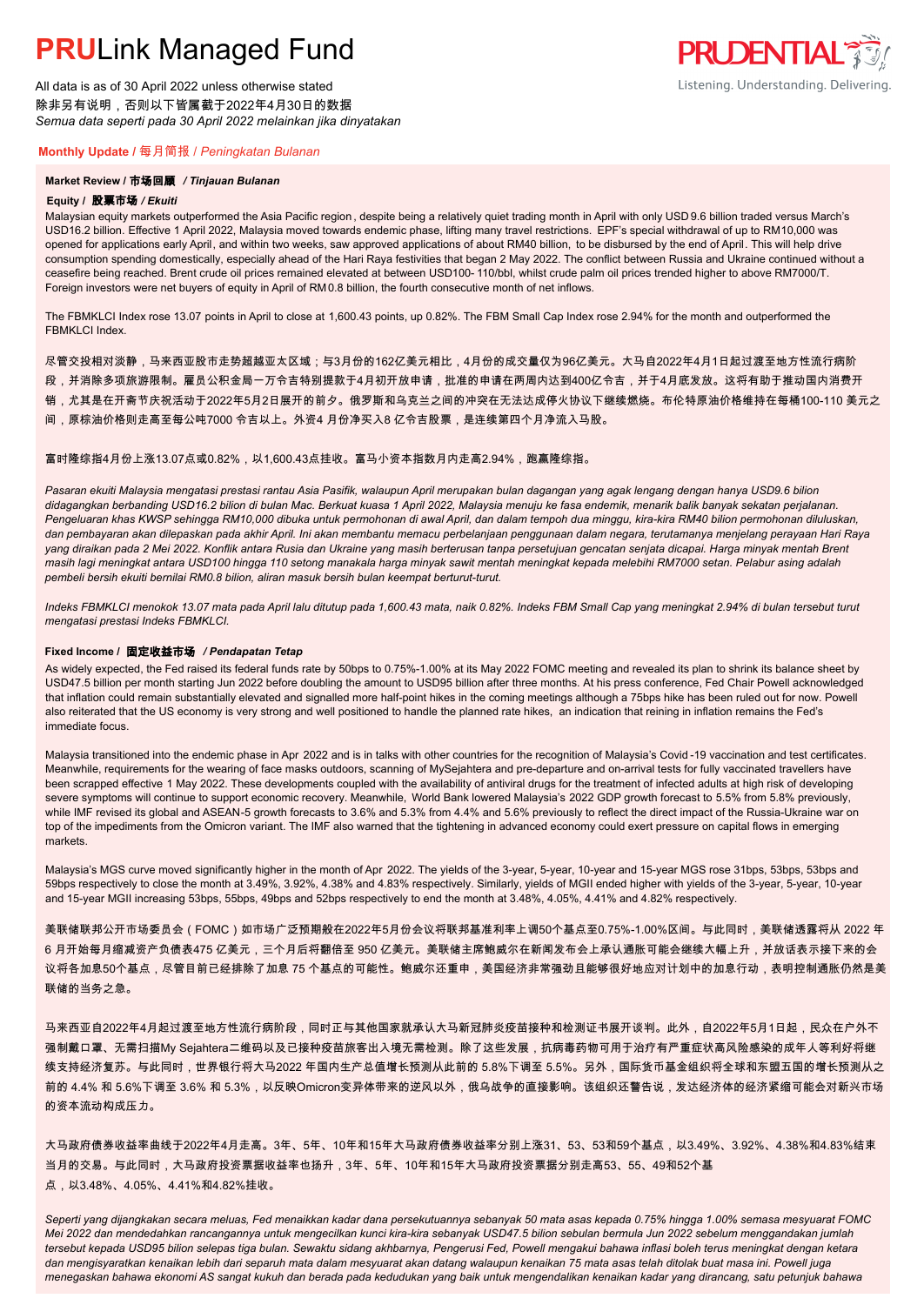All data is as of 30 April 2022 unless otherwise stated 除非另有说明,否则以下皆属截于2022年4月30日的数据 *Semua data seperti pada 30 April 2022 melainkan jika dinyatakan* **PRUDENTIAL** Listening. Understanding. Delivering.

*mengekang inflasi kekal sebagai tumpuan serta merta Fed.*

*Malaysia beralih ke fasa endemik pada April 2022 dan sedang berbincang dengan negara lain untuk pengiktirafan sijil ujian dan vaksinasi Covid-19 Malaysia. Sementara itu, keperluan untuk memakai pelitup muka di luar rumah, pengimbasan MySejahtera dan ujian sebelum berlepas dan semasa ketibaan ke atas pengembara yang lengkap divaksin telah dibatalkan berkuat kuasa 1 Mei 2022. Perkembangan ini ditambah dengan ketersediaan ubat antivirus bagi rawatan orang dewasa yang dijangkiti dan yang berisiko tinggi mengalami gejala teruk akan terus menyokong pemulihan ekonomi. Sementara itu, Bank Dunia menurunkan unjuran pertumbuhan KDNK Malaysia 2022 kepada 5.5% daripada 5.8% sebelum ini, manakala IMF menyemak semula unjuran pertumbuhan global daripada 3.6% kepada 4.4% dan ASEAN-5 daripada 5.3% kepada 5.6% untuk mencerminkan impak langsung Perang Ukraine-Rusia di samping halangan berikutan varian Omicron. IMF juga memberi amaran bahawa pengetatan melibatkan ekonomi maju boleh memberi tekanan kepada aliran modal dalam pasaran memuncul.*

*Keluk MGS Malaysia bergerak lebih tinggi dengan ketara pada bulan April 2022. Hasil MGS 3 tahun, 5 tahun, 10 tahun dan 15 tahun masing-masing meningkat 31 mata asas, 53 mata asas, 53 mata asas dan 59 mata asas lalu menutup bulan dagangan pada 3.49%, 3.92%, 4.38% dan 4.83%. Begitu juga, hasil MGII berakhir lebih tinggi dengan hasil MGII 3 tahun, 5 tahun, 10 tahun dan 15 tahun masing-masing meningkat 53 mata asas, 55 mata asas, 49 mata asas dan 52 mata asas lalu mengakhiri bulan dagangan pada 3.48%, 4.05%, 4.41% dan 4.82%.*

#### **Market Outlook /** 市场展望 */ Gambaran Bulanan*

#### **Equity /** 股票市场 */ Ekuiti*

Two months into the Russia/Ukraine conflict, a resolution towards a ceasefire has yet to be achieved. As such commodity prices are likely to remain higher for longer. Other global risks to contend with could include higher inflationary pressures resulting in the US Federal Reserve hiking rates faster and more aggressively. Nevertheless, as Malaysia moves towards endemic phase post 1 April 2022, the reopening will help support the recovery. The PM announced effective 1 May 2022 further relaxations of restrictions such as allowing the option not to wear a mask outdoors, no requirement to check-in with MySejahtera, social distancing no longer required, and fully vaccinated travelers will no longer need to do a Covid-19 test before departing Malaysia and upon arrival, and Covid-19 insurance is no longer needed for all travelers entering Malaysia. The success of the BN party in the recent Johor State Elections will fuel speculations that GE15 may be called after July 2022. A convincing win by any party will be a positive factor towards a more stable government and policy making . Whilst there are many potential headwinds on the horizon, any correction in the market would provide a good opportunity to accumulate fundamentally strong stocks.

俄罗斯与乌克兰爆发冲突两个月后尚未达成停火协议。因此,大宗商品价格可能会在更长时间内保持高位。 其他需要应对的全球风险还包括通胀压力走高使美联储更 快、更激进地加息。尽管如此,大马自2022年4月1日起过渡至地方性流行病阶段,经济重新开放将有助于支撑经济复苏。首相宣布自2022年5月 1日起进一步放宽限 制,包括允许民众选择在户外不戴口罩、无需透过My Sejahtera打卡所在地、不再需要保持社交距离,同时取消完全接种疫苗旅客离开大马之前和抵达时的测试,以 及所有入境大马的旅客无需再投保冠病保险。另一方面,国阵在最近的柔佛州选举中获得胜利使市场猜测,第 15 届全国大选可能在 2022 年 7 月之后召开。任何一方 令人信服的胜利都将是积极因素,因为这将带来一个更稳定的政府和政策制定。尽管许多潜在的不利因素目前充斥市场,任何调整都将是积累基本面强劲的股票的良 机。

*Konflik Rusia/Ukraine telah berlalu dua bulan namun resolusi ke arah gencatan senjata masih belum dicapai. Oleh itu, harga komoditi berkemungkinan kekal tinggi bagi tempoh yang lebih lama. Risiko global lain yang mungkin perlu dihadapi termasuk tekanan inflasi lebih tinggi yang menyebabkan kadar kenaikan Rizab Persekutuan AS lebih cepat lagi agresif. Namun begitu, apabila Malaysia menuju ke fasa endemik selepas 1 April 2022, pembukaan semula sempadan akan membantu menyokong pemulihan. PM mengumumkan berkuat kuasa 1 Mei 2022 lanjutan pelonggaran sekatan seperti membenarkan pilihan untuk tidak memakai pelitup muka di luar rumah, tiada keperluan untuk mendaftar masuk dengan MySejahtera, penjarakan sosial tidak lagi diperlukan, dan pengembara yang telah lengkap divaksin tidak perlu melakukan Ujian Covid-19 samada sebelum berlepas dari Malaysia dan semasa ketibaan, serta insurans Covid-19 ke atas semua pelancong yang memasuki Malaysia tidak lagi diperlukan. Kejayaan parti BN dalam Pilihan Raya Negeri Johor baru-baru ini akan memarakkan spekulasi bahawa PRU15 mungkin diadakan selepas Julai 2022. Kemenangan yang meyakinkan diraih oleh mana-mana parti akan menjadi faktor positif ke arah pembentukan kerajaan dan dasar yang lebih stabil. Walaupun mungkin terdapat banyak halangan, sebarang pembetulan pasaran akan memberikan peluang yang baik untuk mengumpul stok yang secara asasnya kukuh.*

#### **Fixed Income /** 固定收益市场 */ Pendapatan Tetap*

*.* Malaysia's Mar 2022 headline inflation rate came in unchanged at 2.2% YoY as higher Food & Non-Alcoholic Beverages (+4.0% YoY) and Transportation (+2.6% YoY) inflations were partially offset by a softer growth in Housing, Water, Electricity, Gas and Other Fuels (+0.9% YoY) prices. Having said that, core inflation accelerated further to 2.0% YoY (Feb 2022: +1.8% YoY), a reflection of the broadening increase in prices of goods and services. Overall inflationary risk remains tilted to the upside although the government's commitment to ensure price stability of basic necessities could help mitigate some pressure . For 2022, full year inflation is expected to remain modest, coming in within BNM's forecast of 2.2% to 3.2%.

Markets across the globe remained highly volatile in Apr 2022, driven predominantly by higher rate hike expectations across developed markets and the ongoing geopolitical conflicts. We note that the concern over tighter global financial conditions has started to be reflected in the FX weakness and volatility in emerging economies, exerting pressure on central banks to re-assess their monetary policy stance. In Malaysia, the sovereign yield curve shifted much higher in the month of Apr 2022 despite inflationary pressure staying relatively muted thus far. In the near term, volatilities in the global market are expected to persist as sentiments continue to be weighed by concerns on global growth outlook and inflation outlook on the back of the on-going Russia-Ukraine war and China's strict Covid-19 containment measures. For 2022, we believe the main themes surrounding the Malaysian bond market are Malaysia's economic growth , inflationary pressures and monetary policy normalization, potential general elections as well as the supply-demand dynamics.

There will be three auctions in the month of May 2022, the new 30Y MGII 05/52, the re-opening of the 10-year MGS 07/32 and the re-opening of the 3-year MGII 10/25. While there is still ample liquidity in the system, the outcome of these auctions is likely to be influenced by prevailing market sentiment. On the corporate front, we expect mixed demand for corporate bonds as investors continue to be selective in their investments.

马来西亚2022年3月总体通货膨胀率按年保持不变在2.2%。食品与非酒精饮料和运输走高,按年分别起+4.0%和+2.6%;但住房、水、电、天然气和其他燃料价格(按 年+0.9%)增长放缓部分抵消了其他类别走高带来的影响。尽管如此,核心通货膨胀按年进一步加速到2.0%,比较2022年2月的是按年+1.8%;反映商品和服务价格广 泛上涨。虽然政府承诺确保基本必需品价格稳定或有助于缓解一些压力,总体通胀风险仍倾向于走高。2022 年全年通胀预计保持温和,处于国行预测的 2.2% 至 3.2% 范围内。

2022 年 4月,全球市场走势依然如过山车般波动,主要由发达市场的升息预期升温和持续的地缘政治冲突驱动。我们注意到,市场对全球金融状况趋紧的担忧已开始 反映在新兴经济体疲软和波动的外汇走势上,并为各国央行重新评估货币政策立场带来了压力。在马来西亚,尽管通胀压力迄今相对温和,主权收益率曲线于2022 年 4 月进一步走高。短期内,持续上演的俄乌战争和中国实施的严格Covid-19 遏制措施对全球增长和通胀前景带来的担忧继续打压市场情绪;在此情景下,全球市场预 计将持续波动。2022 年,我们认为围绕马来西亚债券市场的主要主题包括大马经济增长、通胀压力和货币政策正常化、潜在的全国大选以及供需动态。